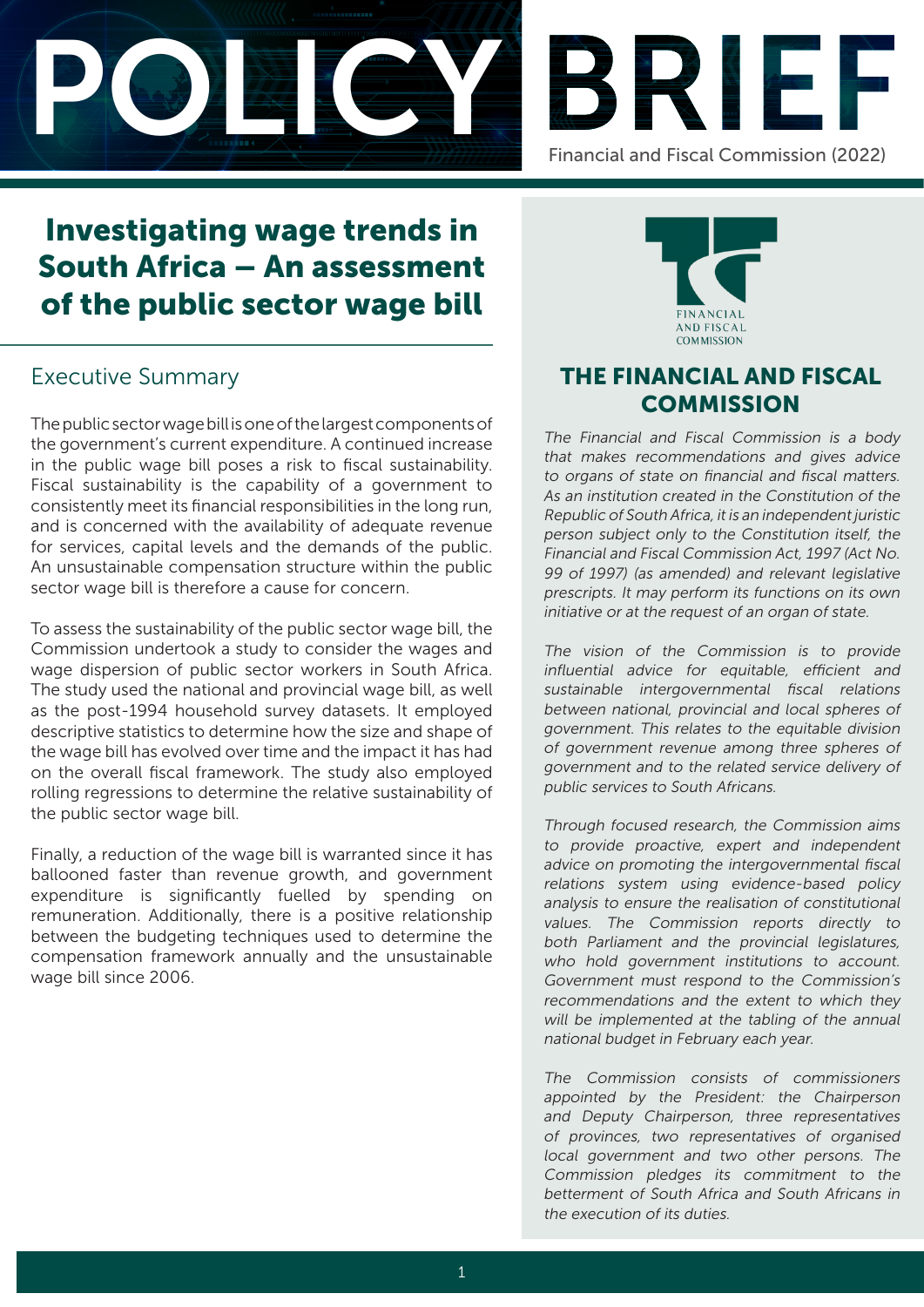## Background

Wages in South Africa's public sector have grown relatively rapidly over the last two decades. Indeed, since 2004, the public sector wage bill has grown at an average rate of 10.5% per year, which is almost double the inflation rate, and also considerably above the pace of growth in gross domestic product (GDP) per capita (National Treasury, 2020)<sup>1</sup>. Public sector employment has also expanded since the early 2000s. Recent estimates show that, by 2020, it accounted for close to 20% of total employment, depending on which sectors of government are included (Bhorat et al., 2021)<sup>2</sup>. At the same time, research that compares earnings across the public and private sectors suggests that, relative to the private sector, the average public sector worker receives a wage premium of over 20% (Kerr and Wittenberg, 2017; 2021)<sup>3</sup>.

The observed increases in both wages and employment have generated an aggregate public sector wage bill in South Africa that now commands a substantial share of the budget, accounting for 35% of government's consolidated spending in 2019 (National Treasury, 2020). As such, there are concerns about the impact of the growing wage bill on the country's finances. The overall aim of this study was to inform and provide policymakers and legislators with a better understanding of the wage bill structure. Finding the underlying drivers of the high wage bill is critical in reforming the currently untenable public finance situation. To address the aim of the study, the research used government's Personnel Salary (PERSAL) datasets for national and provincial government, the Post-apartheid Labour Market Series (PALMS) data, as well as labour market data from Statistics South Africa (Stats SA) to understand wage trends in the public sector.

## Research findings

#### South Africa's public sector

In Figure 1, data from the Organisation for Economic Cooperation and Development (OECD) (2022)<sup>4</sup> is used, as well as additional data compiled by De Vries et al. (2021)<sup>5</sup> to compare the size of the public sector across 76 countries. The range of public sector employment shares is large, between 3% (Ethiopia) and 35% (Norway), with a mean and median of 15%. South Africa's public sector employment share is measured at 15.1% and is thus in the middle of the distribution of countries sampled here. This suggests that, while the public sector in South Africa may have grown over the last decade or so, it does not appear to be unusually large in international terms. The impression that the country has a bloated public sector purely in terms of employment numbers does not appear to be correct. However, this may be sensitive to the inclusion of local government employment and employment in state-owned companies in the calculations, which could push the share up closer to 20%.

<sup>1</sup> National Treasury. 2020 Budget Review, Available at: http://www.treasury.gov.za/documents/national%20budget/2020/ review/fullbr.pdf

<sup>2</sup> Bhorat, H., Stanwix, B., & Thornton, A. 2021. Changing Dynamics in the South African Labour Market. The Oxford Handbook of the South African Economy.

<sup>3</sup> Kerr, A., and Wittenberg, M., 2021. Union wage premia and wage inequality in South Africa. Economic Modelling, 97,

<sup>255-271.</sup> Kerr, A., Wittenberg, M. 2017. Public sector wages and employment in South Africa. Cape Town: SALDRU, UCT. (SALDRU Working Paper Number 214).

<sup>4</sup> OECD. 2022. Labour force statistics. available at: https://stats.oecd.org/Index.aspx?DataSetCode=ALFS\_EMP

<sup>5</sup> De Vries et al. 2021. "The Economic Transformation Database (ETD): Content, Sources, and Methods". WIDER Technical Note 2/2021.' DOI: 10.35188/UNU-WIDER/WTN/2021-2.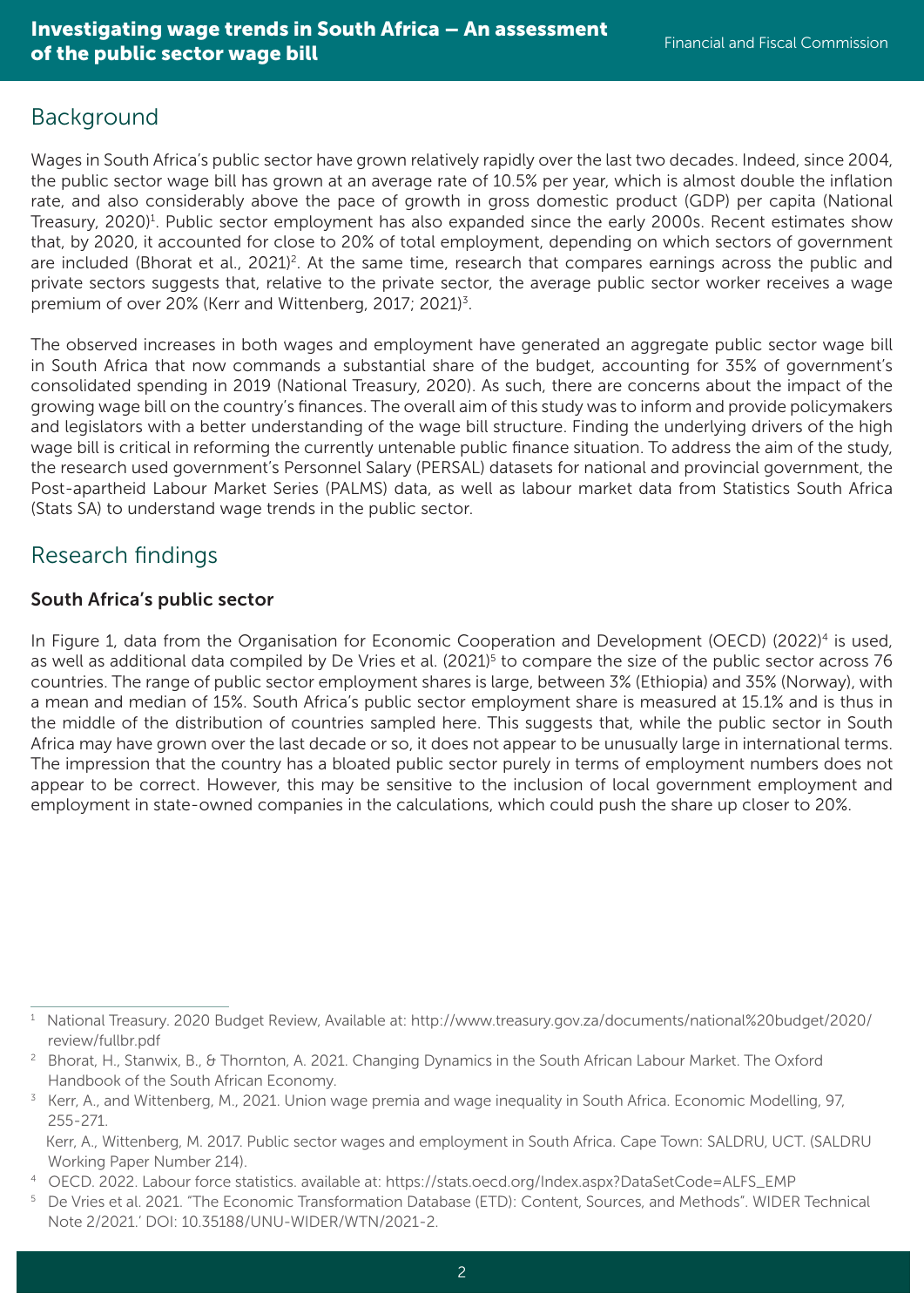



*Note: Sample includes 76 countries. The definition of public sector is based on the IMF's categorisation of "general government".* 

*Source: Commission's calculations based on OECD (2022) and De Vries et al. (2021)*

In Figure 2, use is made of data from the International Monetary Fund (IMF) on public sector compensation, where the public sector wage bill is measured as a percentage of country GDP for 75 countries. In the sample of countries for which data is available, the range of the compensation ratio varies between 3% and 29%, with both mean and median levels of compensation measuring approximately 10% of GDP. South Africa has the sixth-highest level of public sector compensation among the countries in this sample, at 14.6% of GDP, far above both the group mean and the median. In relation to earnings, the general impression that South Africa spends a large proportion of its national income on the compensation of public servants, relative to its international counterparts, appears to be correct.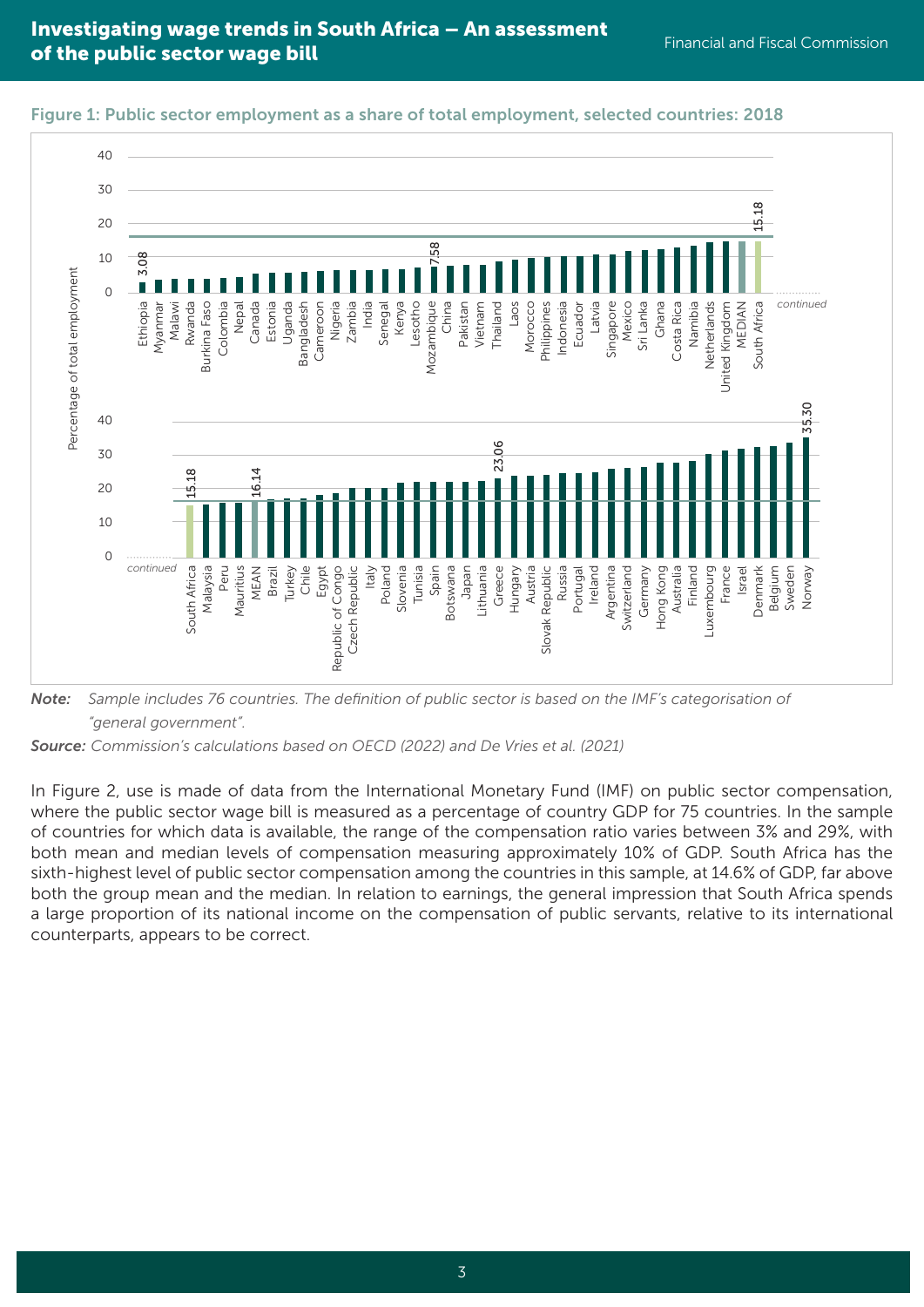20 10.53 10.25 MEAN **10.25** MEDIAN 10.53 10  $\overline{0}$ Russia *continued* Uzbekistan Uganda Nepal Columbia Kenya Uzbekistan Netherlands Mongolia New Zealand United States of America Paraguay Israel MEAN Australia Luxembourg Percentage of GDP Kazakhstan Kazakhstan Singapore Mexico Japan Armenia ndonesia Indonesia Rwanda Thailand Somalia Ireland South Korea South Korea Columbia North Macedonia North Macedonia Albania Chile Senegal Guatemala Guatemala Switzerland Switzerland Germany United Arab Emirates United Arab Emirates Netherlands Turkey Moldova New Zealand United States of America United Kingdom United Kingdom Italy Luxembourg MEDIAN Percentage of GDP Georgia  $30$ 14.65 South Africa **14.65**  $20$ 53 MEDIAN 10.53  $\overline{a}$ 10  $\Omega$ *continued* Austria Croatia Cyprus Spain Greece MEDIAN **Mauritius** Republic Bulgaria Serbia Slovakia ithuania Portugal Latvia Malta Romania Finland Salvador France Belgium Sweden Costa Rica Brazil Samoa South Africa Denmark Norway Iceland Saudi Arabia Kiribati Mauritius Czech Republic Hungary Belarus Ukraine Poland Lithuania Bosnia and Herzegovina Bosnia and Herzegovina San Marino San Marino Macao Romania El Salvador Slovenia Canada Costa Rica Denmark Saudi Arabia **Estonia** こ Czech



### Figure 2: Compensation of public employees as a share of GDP, selected countries: 2020

Real wage and employment

30

Figure 3 depicts the total real wages compared to the number of employed individuals in the public sector from 2006 to 2020. The total real wage curve shows a steady decline in wages since 2006. In contrast, the number of employed individuals has not changed much. There has only been a slight decline in the number of employees since 2012. In addition, there seems to have been a steady convergence of wages to the number of employed individuals since 2006<sup>7</sup>. However, a divergence started to occur from 2016. After 2016, a clear trade off takes place between the number of salaries compared to the number of employed public servants. This indicates that employment has stagnated or even declined since 2016, and the salary range per person has increased.

<sup>6</sup> International Monetary Fund (IMF). 2020. IMF (2022), Available at: https://data.imf.org/regular.aspx?key=60991457

<sup>7</sup> South African Reserve Bank (SARB). 2019. Compensation data. 57–60. National Pay Commission. (2018). Effects of Budgeting and Wage Bill Sustainability (Issue November).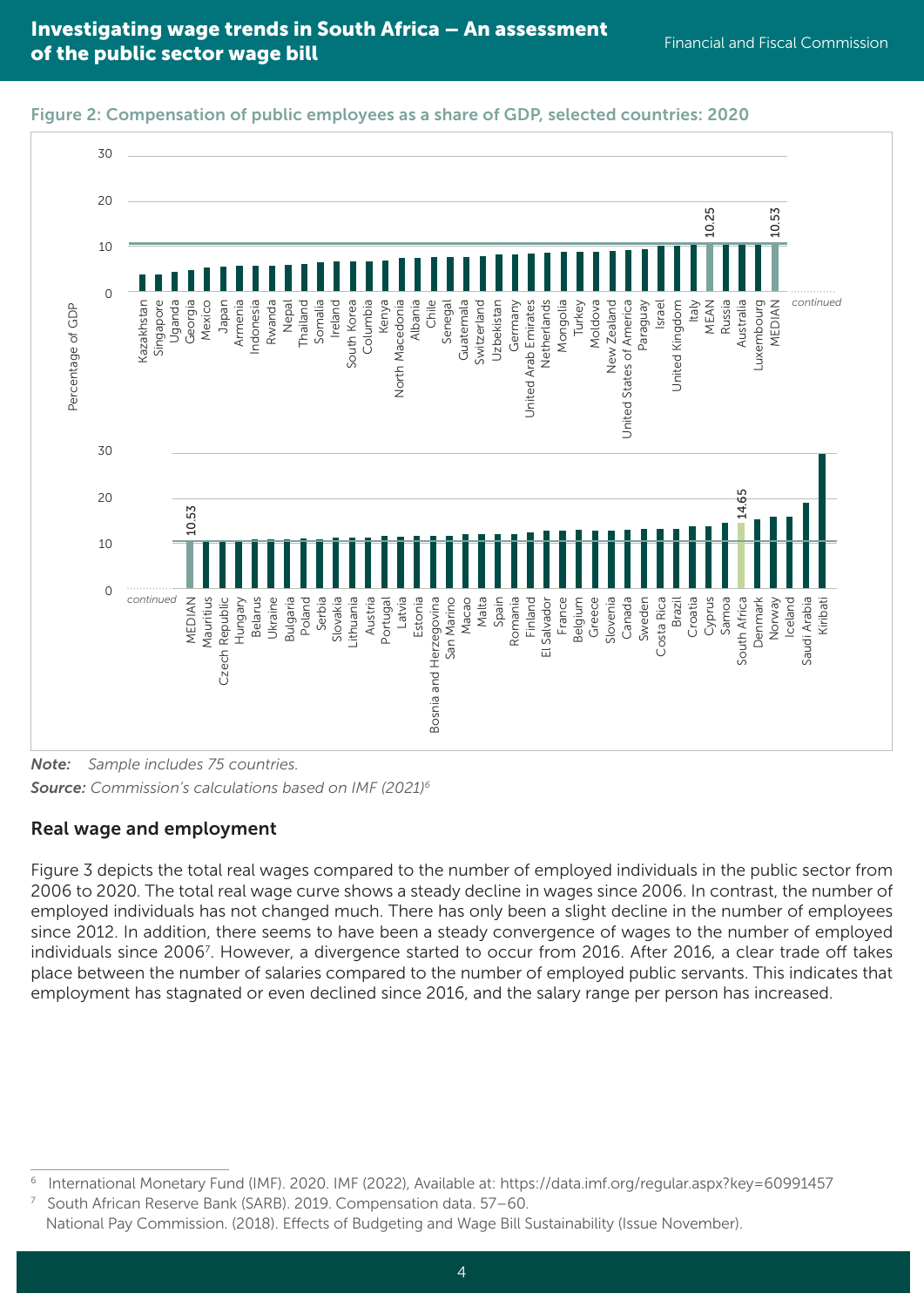#### Figure 3: Total real wages vs headcount



*Source: Commission's calculations (based on National Treasury, 2021)8*

#### Growth of public wage bill

Using PERSAL data, which covers the majority of South Africa's public sector employees, it can be seen that the total wage bill has grown by 78% in real terms between 2007 and 2020, and as of the latter year, is equivalent to nearly 10% of GDP – the highest in the post-apartheid period. Its growth has far outstripped that of real GDP in levels or per-capita terms. When compared to other fiscal measures, including government expenditure and revenue, the wage bill has also increased in relative terms. Overall, although both growth in employment and wages affect the growth of the wage bill, the latter has been the driver (mean wages grew by 42% over the period, compared to 25% employment growth). This suggests that there is reason for concern regarding the pressures that the wage bill places on South Africa's fiscus.



*Notes: Data includes population of workers in all national and provincial government departments as well as national entities in South Africa.* 

*[2] Data for January of each year used.* 

*[3] Wage data expressed in both nominal and real terms; for the latter, the data is deflated to December 2021 Rands using Statistics South Africa's CPI headline data.*

*Source:Commission's calculations. Source: PERSAL (2006/07 – 2019/20), StatsSA (2020a; 2021a).*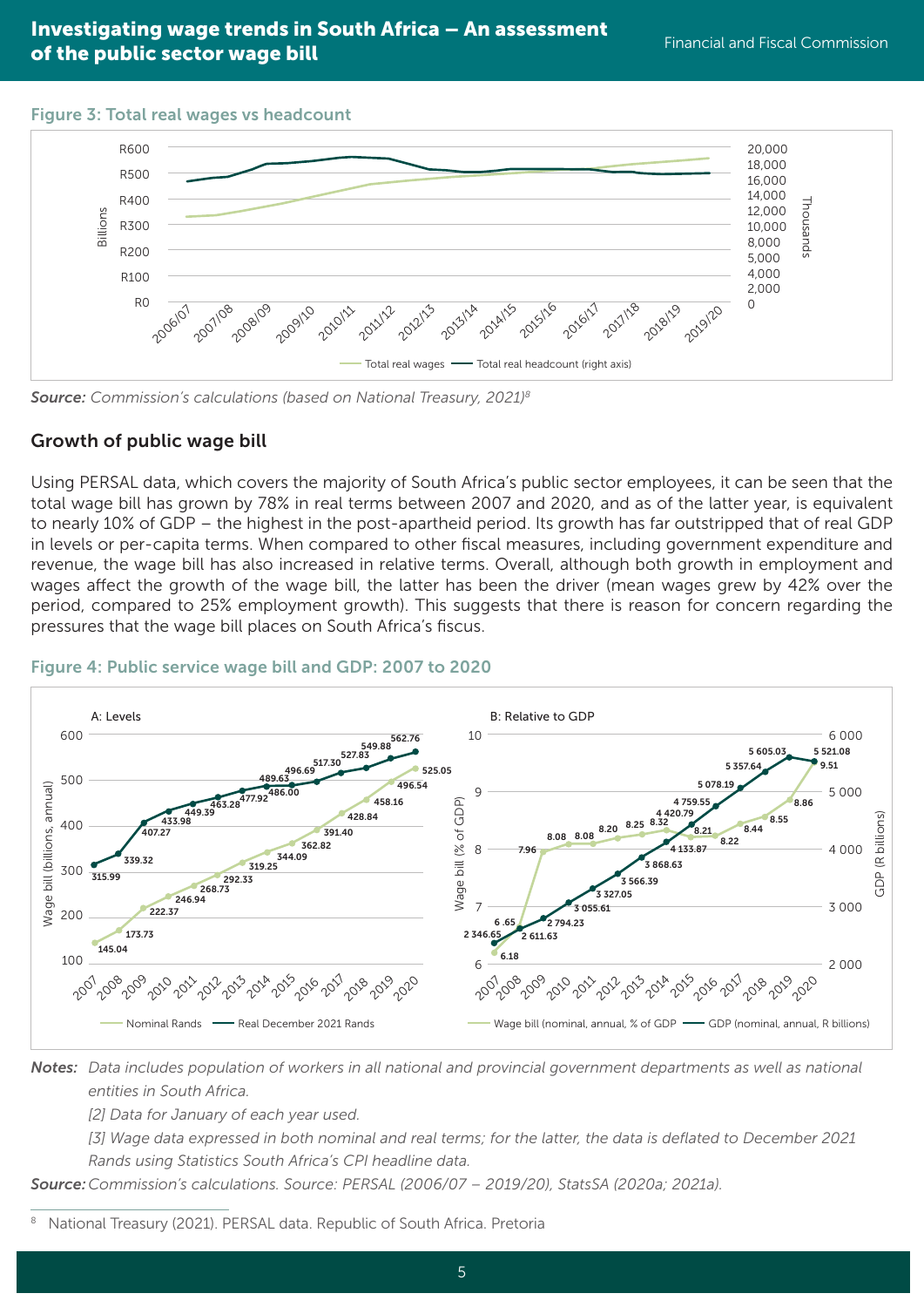#### Determinants of wages in public service

Finally, to assess the key determinants of wages in the public sector, a set of standard multivariate regression models was conducted following a Mincerian earnings function specification. Evidence of a positive and very steep wage gradient with respect to skills was found in every year, with top management employees earning 241% more than so-called unskilled workers in 2020. However, dynamics over time is suggestive of a reduction in these earning differentials. Expectedly, on average, workers who work more than one job, work on a full-time basis, and have more experience working in the public service earn higher wages. Notably, in 2020, a wage premium was observed for national department workers relative to all provincial departments and for workers in the agriculture sector relative to all other sectors. However, in both cases, the magnitudes of the premiums are small and have varied over time.

## Conclusion and recommendations

Public sector employment (as a share of total employment) in South Africa is in line with comparator country estimates, and close to the global average and median, suggesting that it is not an outlier in this regard. In contrast to this, the data on public sector compensation shows that South Africa's public sector wage bill Africa is significantly higher than that in the economies of comparator countries. The total wage bill grew by 78% in real terms between 2007 and 2020. The wage bill has now risen to reach 10% of GDP – the highest level in the postapartheid period. When compared to other fiscal measures, including government expenditure and revenue, the wage bill has also increased in relative terms.

#### The Commission makes the following recommendations:

- *1. The Department of Public Service and Administration, through the bargaining council, should consider balancing notch progression and cost-of-living adjustments and pressures to the fiscus during wage negotiation. The Commission highlights that the growth of the wage bill has largely been driven by wage increases relative to the increase in the number of employees.*
- *2. The demographic composition of the public sector has changed over time, but the proportion of young people has not grown. The Commission recommends that the Department of Public Service and Administration, together with the Department of Women, Youth and Persons with Disabilities, develops frameworks to guide the public sector on the inclusion of youth in public service.*
- *3. Wage growth at the top end of the wage distribution in the public service has not been excessive, but after 2010, it appears that wages for those in the bottom 20% of the distribution fell in real terms, potentially widening the wage gap in the sector. The Commission recommends that National Treasury commissions further research to determine what is driving the decreases in real terms of wages for those at the bottom distribution of wages*